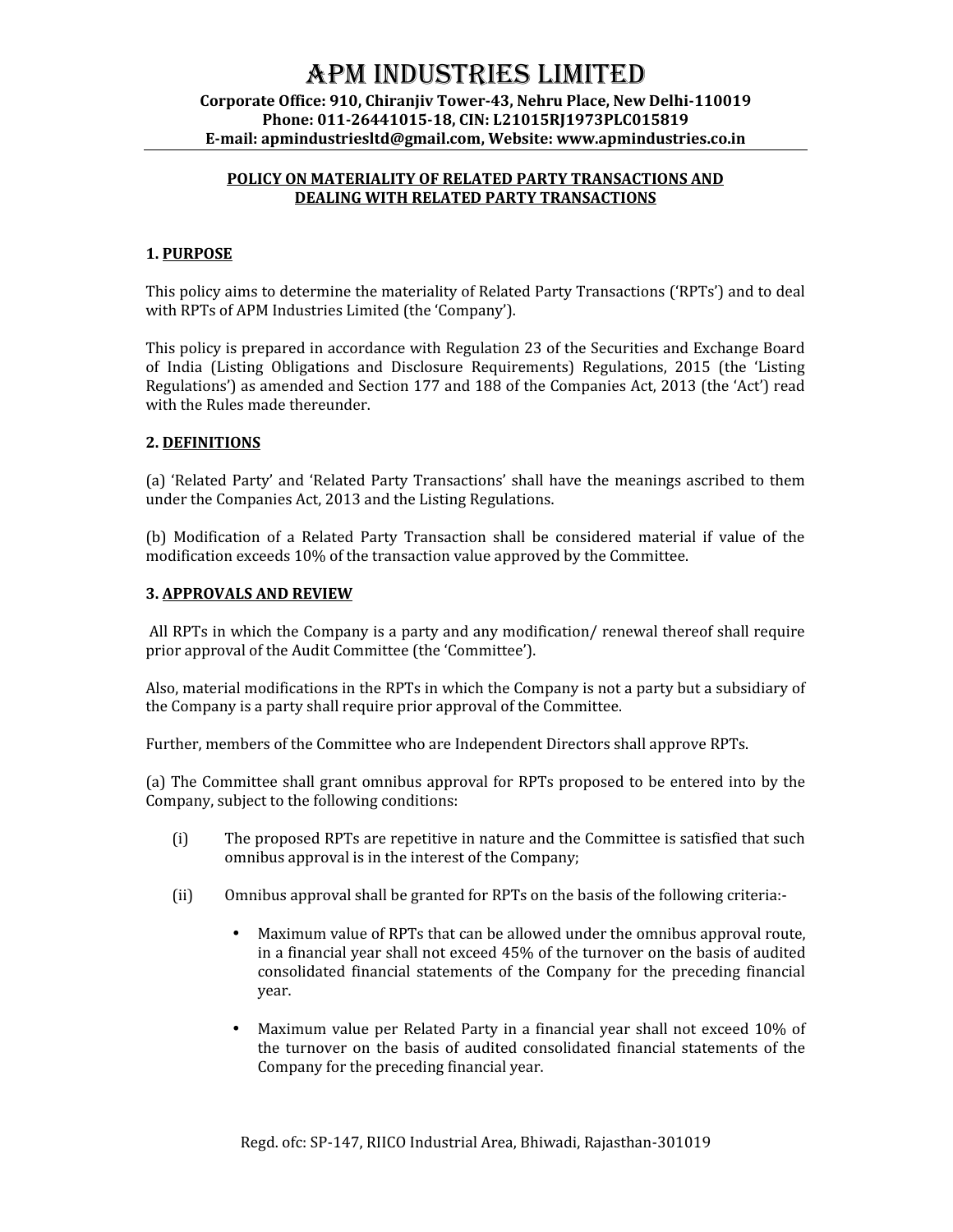- RPTs which cannot be foreseen and where the details prescribed in the criteria for seeking omnibus approval are not available, the Committee may grant omnibus approval upto Rs. 1 crore per transaction.
- (b) Related Party Transactions of Subsidiary companies:
	- (i) Effective from April 1, 2022, RPTs of subsidiary companies to which the Company is not a party, shall also require prior approval of the Committee, if the value of such transactions whether entered into individually or taken together with previous transactions during a financial year exceeds 10% of the annual consolidated turnover, as per the last audited financial statements of the Company.
	- (ii) Effective from April 1, 2023, RPTs of subsidiary companies to which the Company is not a party, shall also require prior approval of the Committee, if the value of such transactions whether entered into individually or taken together with previous transactions during a financial year exceeds 10% of the annual standalone turnover, as per the last audited financial statements of the relevant subsidiary.
	- (iii) The Committee shall prescribe the following:
		- a. Disclosures to be made to the Committee at the time of seeking approval for the proposed RPTs which shall be aligned to the format prescribed under the applicable laws;
		- b. Periodicity of review of RPTs entered into by the Company pursuant to the omnibus approval;
		- c. Transactions which shall not be allowed under the omnibus approval route;
		- d. Period of validity of omnibus approval which shall not exceed one financial year.

c) Every RPT which is 'Material and subsequent material modifications' as defined in Para 2 and 4 of this Policy, shall require prior approval of the shareholders. No Related Parties shall vote to approve the relevant transaction, irrespective of whether they are party to the particular transaction or not.

d) All RPTs prescribed under Section 188 of the Act which are either not in the ordinary course of business or are not at arm's length basis, shall require prior approval of:

- (i) Board; and
- (ii) Shareholders, if amount of such transactions exceeds the limits prescribed in Rule 15 of the Companies (Meetings of Board and its Powers) Rules, 2014. No Related Party shall vote to approve such transaction.

e) All RPTs including RPTs approved through omnibus approval, shall be reviewed post facto by the Committee on a quarterly basis. The Committee shall be informed whether the RPTs have been entered into in the ordinary course of business and on arm's length basis.

# **4. MATERIAL RELATED PARTY TRANSACTIONS**

Pursuant to the provisions of Regulation 23 of the Listing Regulations, a transaction with a related party shall be considered 'Material' if the transaction to be entered into individually or taken together with previous transactions during a financial year exceeds Rs. 1000 Crore 10% of the annual consolidated turnover of the Company as per the last audited financial statements of the Company whichever is lower.